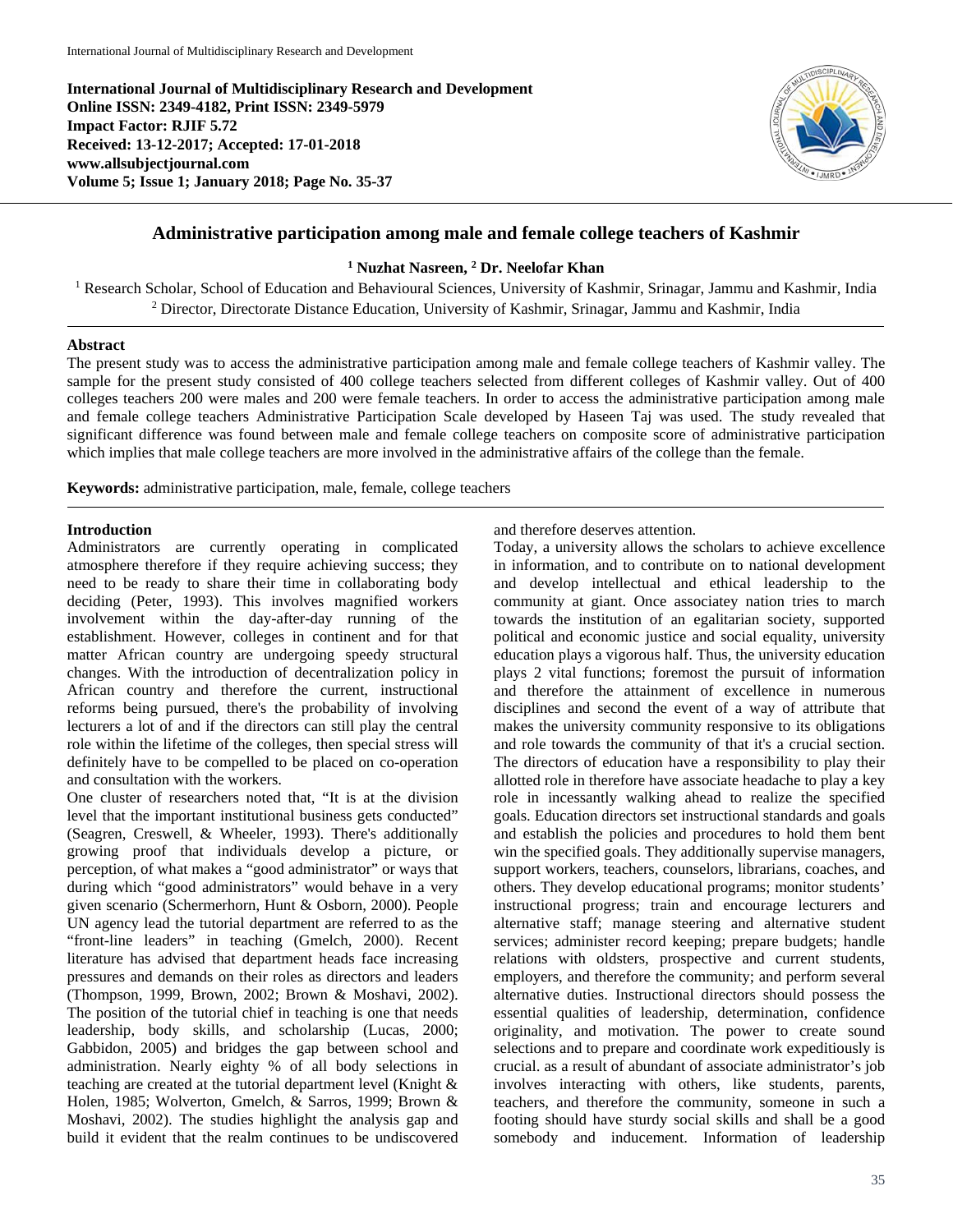principles and practices, gained through work expertise and formal education, is very important.

#### **Objectives**

The following objectives have been formulated for the present investigation:

1. To study and compare the Administrative Participation of College Teachers on the basis of Gender.

## **Hypotheses**

1. Male and female college teachers differ significantly on work motivation.

## **Sample**

The sample for the present study consisted of 400 college teachers selected from different colleges of Kashmir valley. Out of 400 colleges teachers 200 were males and 200 were female teachers. The sample for the study was selected randomly from different colleges of the valley to ensure that every unit of the population could have equal chance of being selected.

### **List of Sample colleges**

- 1. Amar Sing College, Srinagar, Kashmir.
- 2. Govt. Degree College, Bemina, Srinagar, Kashmir.
- 3. Govt. S.P. College, Srinagar, Kashmir.
- 4. Govt. College for Women, A.A. Road, Srinagar
- 5. Govt. Degree College, Sopore.
- 6. Govt. Degree Collage Kupwara
- 7. Govt. Degree College, Baramulla
- 8. Govt. Degree College, Bandipora
- 9. Govt. Degree College, Anantnag
- 10. Govt. Degree College for Women, Anantnag
- 11. Govt. Degree College, Bejbehara
- 12. Govt. Degree College, Kulgam

# **Selection of tools**

The tools for the present study were selected in a manner to achieve an optimum level of confidence by the investigator for the objectives of the study. Since the study principally contained four variables namely professional ethics, administrative participation, attitude towards teaching and work motivation. Therefore, such tools were decided to be chosen as could validity and reliably measure these variables. The investigator after screening a number of available tests finally selected the following tools to collect the data.

1. Administrative Participation Scale developed by Haseen Taj

# **Analysis and Interpretation**

**Table 1:** Showing the comparison of male and female college teachers on 'Planning' dimension of Administrative Participation.

| <b>Group</b> | $\mathbf N$ |                  |       |      | Mean   S.D   t-value   Level of Significance |  |
|--------------|-------------|------------------|-------|------|----------------------------------------------|--|
| MCT          | $-200$      | $24.30 \pm 6.28$ |       | 2.91 | Significant at 0.01                          |  |
| FCT          | 200         | 122.31           | 17.33 |      |                                              |  |
|              |             |                  |       |      |                                              |  |

MCT: Male College Teachers

FCT: Female College Teachers

The data of above table shows the mean difference between male and female college teachers on planning dimension of administrative participation scale. The results of the table indicates that there is a significant difference between male and female college teachers on planning dimension of administrative participation scale, the obtained t-value came out to be (2.91) which is significant at 0.01 level. The mean difference favours male college teachers which imply that male college teachers are more actively involved in planning of the activities of the college than the female college teachers.

**Table 2:** Showing the main comparison of male and female college teachers on 'organizing' dimension of Administrative Participation.

| Group                      | N   |              |      | Mean $\mid$ S.D $\mid$ t-value | <b>Level of Significance</b> |  |
|----------------------------|-----|--------------|------|--------------------------------|------------------------------|--|
| MCT                        | 200 | 127.27       | 6.47 | 6.97                           | Significant at 0.01 level    |  |
| FCT                        | 200 | $23.14$ 5.32 |      |                                |                              |  |
| MCT. Mala College Teachers |     |              |      |                                |                              |  |

MCT: Male College Teachers FCT: Female College Teachers

A quick glance on the above table shows the significance of difference between the mean scores of male and female college teachers on organizing dimension of administrative participation scale. The results reveal that there is a significant mean difference between male and female college teachers on organizing dimension. The obtained t-value came out to be (6.97) which is significant at .01 level. The mean difference favours the male college teachers which imply that male teachers are more active in organization of institutional clubs than the female college teachers.

**Table 3:** Showing the mean comparison of male and female college teachers on 'communicating' dimension of Administrative Participation.

| Group                             |     | Mean  | S.D  | t-value | <b>Level of Significance</b> |  |
|-----------------------------------|-----|-------|------|---------|------------------------------|--|
| MCT                               | 200 | 24.33 | 7.31 | 1.88    | Insignificant                |  |
| <b>FCT</b>                        | 200 | 25.63 | 6.44 |         |                              |  |
| <b>MCT:</b> Male College Teachers |     |       |      |         |                              |  |

FCT: Female College Teachers

A perusal of the above table shows that the mean difference between male and female college teachers on communicating dimension of administrative participation. The statistical data reveals that there is no significant difference between the two groups on communicating dimension of administrative participation The calculated t-value came out to be (1.88) which is insignificant. Both male and female college teachers show somewhat similar ability to exchange their ideas among their colleagues, head of institution and students. Though the mean difference favours the male college teachers but the difference failed to arrive at any level of confidence.

**Table 4:** Showing the mean comparison of male and female college teachers on 'Controlling' dimension Administrative Participation

| Group                      | N   |             |      | Mean S.D t-value | <b>Level of Significance</b> |  |
|----------------------------|-----|-------------|------|------------------|------------------------------|--|
| <b>MCT</b>                 | 200 | 20.32       | 6.72 | 3.16             | Significant at 0.01 level    |  |
| <b>FCT</b>                 |     | 200   18.39 | 5.41 |                  |                              |  |
| MCT. Male College Teachers |     |             |      |                  |                              |  |

MCT: Male College Teachers

FCT: Female College Teachers

The above table shows that there is a significant mean difference between male and female college teachers on